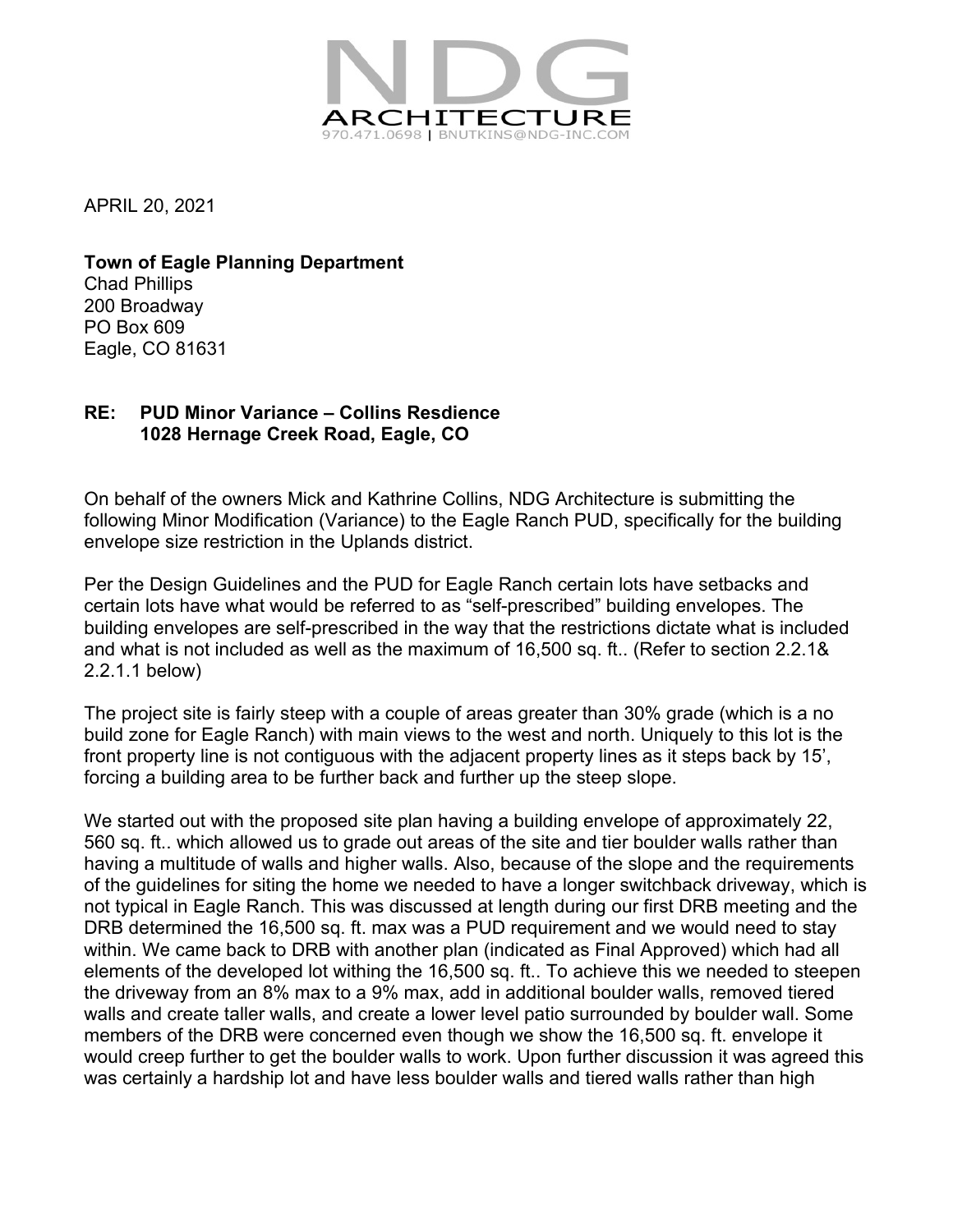

would probably work out better. The DRB suggested we work with the Town to see about getting a variance to the PUD for the larger building envelope as a hardship.

We believe this lot should fall under a hardship to develop within the 16,500 sq. ft. for the following reasons:

- 1. Steepness of the lot and the amount of 30% or greater grade which is not permitted as building area.
- 2. The discontiguous lot line being pushed 15' further into the steep site.
- 3. Design guidelines shape and restrict the design in certain ways.

With the support of the DRB we feel this request is appropriate and warranted as a hardship.

We appreciate your consideration in reviewing the request. If you should have any questions please do not hesitate to contact me at (970) 471-0698 or [bnutkins@ndg-inc.com](mailto:bnutkins@ndg-inc.com).

Sincerely,

Bill Nutkins, NCARB, AIA **NDG Architecture** PO Box 634 Edwards, CO 81632